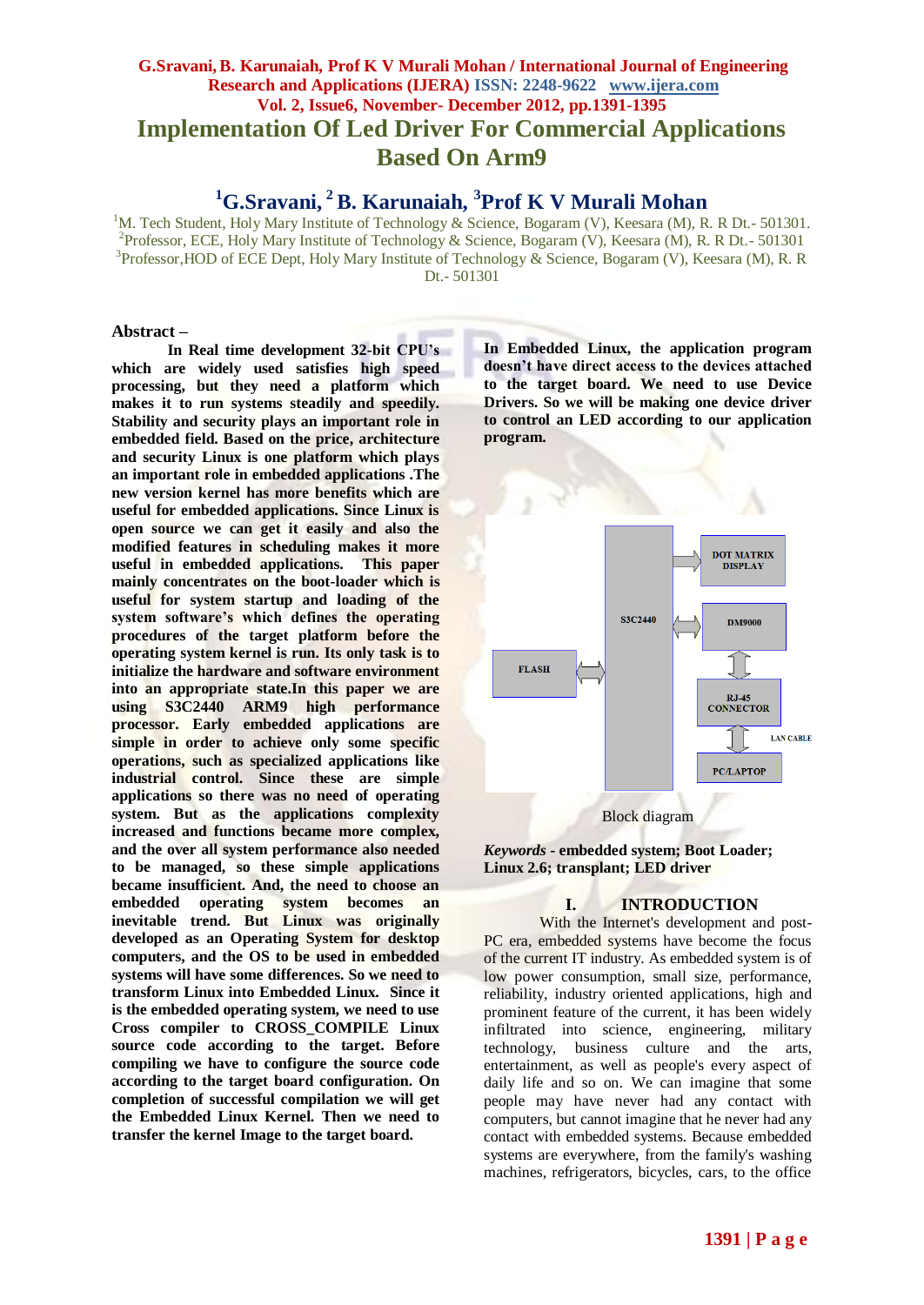of the remote conferencing system, etc., this is part of embedded products. Currently embedded technology has become a hot research and application. Early embedded applications is relatively simple, generally only in order to achieve some specific functions to meet the needs of a specific occasion, such as used in highly specialized types of industrial control, aircraft and missiles and other weapons and equipment in, etc. In these systems, running software is a simple control loop, so in general do not use the operating system, but as the application areas of embedded systems has expanded its functions more complex, so entirely by the programmer to manage the overall system capacity is clearly insufficient, And for each additional one feature is necessary to redesign system, resulting in a tremendous waste of resources and duplication of effort. Meanwhile, along with the development of computer technology and integrated circuits, hardware provided conditions are getting better and better, so choose an embedded operating system has become an inevitable trend. Embedded systems embedded operating system is to support the work of the operating system. It is the nature of knowledge systems and technology with generalpurpose operating system, there is not much difference, generally used for more complex embedded system software development [1]. Be able to effectively manage a complex system resources to complete the process management, processor scheduling, memory management, device management, interrupt handling tasks such as operating systems; be able to hardware virtualization, allowing developers to the driver from the busy port and maintenance freed; able to provide library functions, drivers, tools and applications. Embedded operating system is important to the operation of an embedded system, environment and development platform, whether it is efficient, stable, secure and so will have a direct bearing on the success or failure of embedded systems has become an embedded system design and development priorities. But Linux was originally developed for desktop machines, which is used in embedded systems have some differences, such as memory capacity and limited compared to desktop computers, so how to transform Linux into a small capacity, high stability and easy the development of embedded operating system becomes a critical issue. This also means that the embedded Linux operating system, used in digital products and industrial control fields of a lot of work needs to be done

#### **II. INTRODUCTION TO S3C2440**

Embedded operating system and drivers transplant, need to be transplanted to the target hardware platform is more in-depth understanding. This optional use of Samsung's embedded development platform based on ARM9 core

S3C2440 microprocessors, is designed for PDA, Internet equipment, and handheld devices such as the development of high-performance, low-power microprocessor. This chapter analyzes the main characteristics of S3C2440 microprocessor, the system's overall structure and characteristics, and a brief introduction of the system of storage space allocation.

#### Introduction 2.1.1 S3C2440 Processor

Samsung's S3C2440A is designed to provide hand-held devices and general applications with low-power, and high-performance microcontroller solution in small die size. To reduce total system cost, the S3C2440A includes the following components. The S3C2440A is developed with ARM920T core, 0.13um CMOS standard cells and a memory complier. Its low power, simple, elegant and fully static design is particularly suitable for cost- and power-sensitive applications. It adopts a new bus architecture known as Advanced Micro<br>
controller Bus Architecture (AMBA). The controller Bus Architecture (AMBA).The S3C2440A offers outstanding features with its CPU core, a 16/32-bit ARM920T RISC processor designed by Advanced RISC Machines, Ltd.

The ARM920T implements MMU, AMBA BUS, and Harvard cache architecture with separate 16KB instruction and 16KB data caches, each with an 8-word line length. By providing a complete set of common system peripherals, the S3C2440A minimizes overall system costs and eliminates the need to configure additional components. The integrated on-chip functions that are described in this document include:

- Around 1.2V internal, 1.8V/2.5V/3.3V memory, 3.3V external I/O microprocessor with 16KB I-Cache/16KB DCache/
- MMU
- External memory controller (SDRAM Control and Chip Select logic)
- LCD controller (up to 4K color STN and 256K color TFT) with LCD-dedicated DMA
- 4-ch DMA controllers with external request pins
- 3-ch UART's (IrDA1.0, 64-Byte Tx FIFO, and 64-Byte Rx FIFO)
- 2-ch SPl's
- IIC bus interface (multi-master support)
- IIS Audio CODEC interface
- AC'97 CODEC interface
- SD Host interface version 1.0 & MMC Protocol version 2.11 compatible
- 2-ch USB Host controller / 1-ch USB Device controller (ver 1.1)
- 4-ch PWM timers / 1-ch Internal timer / Watch Dog Timer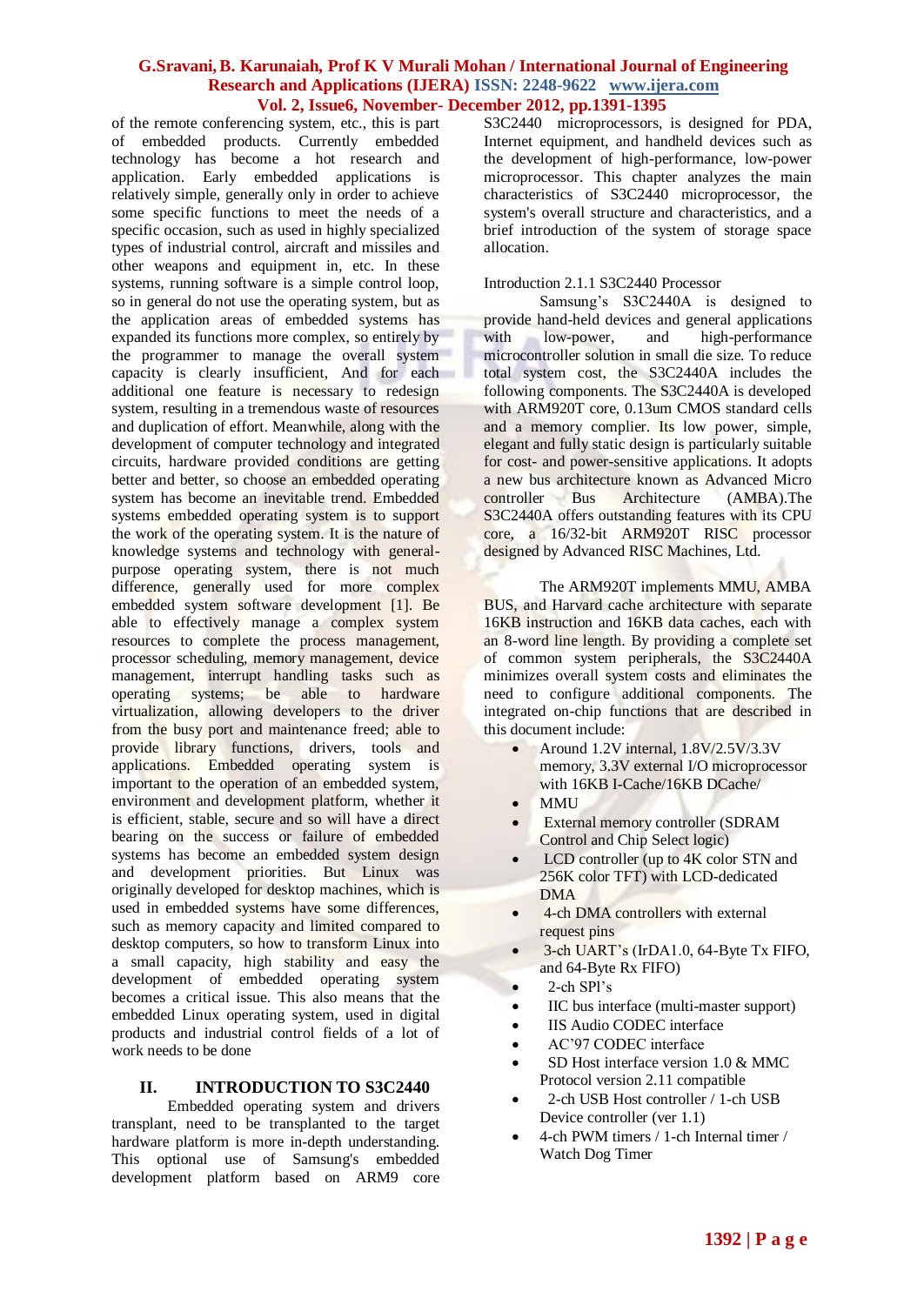- 8-ch 10-bit ADC and Touch screen interface
- RTC with calendar function
- Camera interface (Max. 4096 x 4096 pixels input support. 2048 x 2048 pixel input support for scaling)
- 130 General Purpose I/O ports / 24-ch external interrupt source
- Power control: Normal, Slow, Idle and Sleep mode
- On-chip clock generator with PLL

# **III. EMBEDDED SYSTEM BOOT PROCESS AND BOOTLOADER TRANSPLANT**

This chapter is rooted in the embedded development board of the Boot Loader systematic theoretical explanation.

Boot loader to run after the system poweron the first paragraph of the code. PC, the boot loader is located in the hard disk from the BIOS and the MBR in the OS Boot Loader component. BIOS Upon completion of the hardware detection and resource allocation will be the hard disk MBR in the Boot Loader to read the system RAM, and then jump to kernel entry point to the operation, which started operating. In embedded systems, generally do not like the BIOS firmware like that, so start the task of loading the entire system is entirely completed by the Boot Loader.

Boot Loader is used to complete the system startup and system software loads the operating procedures of the target platform stored in the nonvolatile storage medium, before the operating system kernel to run, its task is to initialize the hardware device through the establishment of memory space maps, the system's hardware and software environment into an appropriate state, for the final call to the operating system kernel to prepare the right environment, then, Boot Loader will have served its purpose and its life cycle also stop there. Can be seen, it is the underlying hardware and the upper application software, a middleware between the software, the completion of processors and peripheral circuits to be running the initialization work; can shield the underlying hardware differences, so that the upper application software easier to write and transplantation ; not only have similar PC-BIOS function, but also has some debugging features.

Most of Boot Loader contains two different modes of operation.



Figure 1. Typical solid-state storage device structure of spatial distribution

(1) Boot loader (Boot Loading) model: namely, autonomy (Autonomous) mode. Boot Loader from the target machine to solid-state storage devices will be loaded into RAM to run the operating system, the entire process and no user intervention. The Boot Loader mode is the normal operating mode, so when the embedded product releases, Boot Loader obviously have to work in that mode.

(2) Download (Down Loading) mode: Boot Loader on the target machine through the serial port connection or network connection communication means such as downloading files from the host. Downloaded file from the host is usually the preferred Boot Loader has been saved to the target machine's RAM, and then Boot Loader was written to FLASH on the target machine class solid-state storage device. This mode is usually the first to install the kernel with the ROOT FS was used; In addition, the future system update will also use this mode. Working in this mode, the Boot Loader to its end users usually provides a simple command interface[6].

After the system power-on or reset, CPU is usually from a pre-arranged by the manufacturer's address on the instruction fetch. CPU-based embedded systems usually have built a solid-state storage devices (such as: ROM, E2PROM, or FLASH, etc.) are mapped to this prearranged address. Thus, in the system after power, CPU will be the preferred implementation of the Boot Loader program. Shown in Figure 1 shall be also equipped with a Boot Loader, the kernel boot parameters, the kernel image and ROOT FS image of a typical solid-state storage device space allocation chart[7].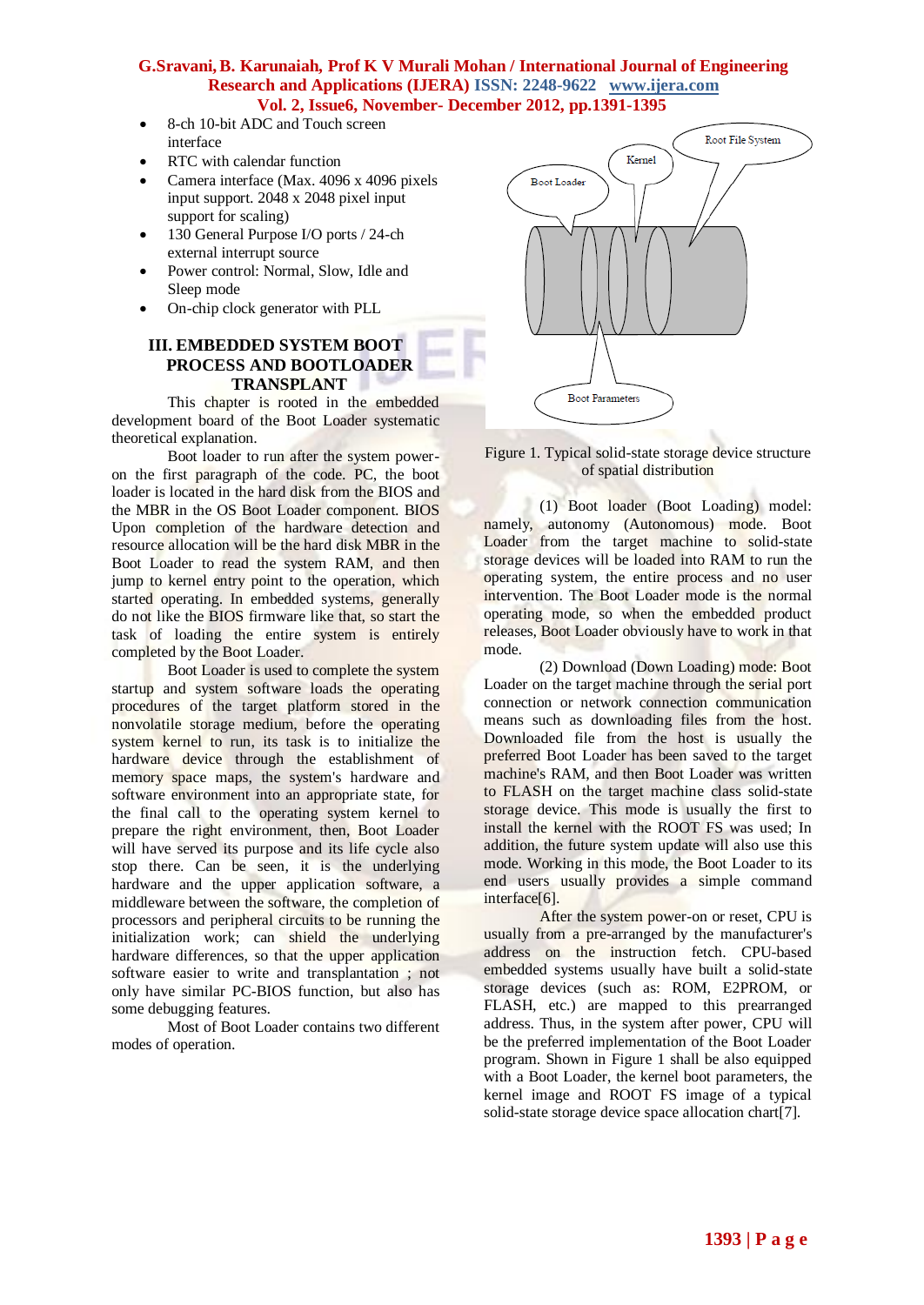# **IV. SOFTWARE PLATFORM**

Due to the tireless efforts of a large number of software elite, Linux in embedded systems applications more and more widely. 2.6 kernel in a large number of new features to make them more suitable for embedded systems. It is based on tried and innovative considerations, the system uses a 2.6.11 kernel, as well as YAFFS file system. The system's hardware circuit is based on SMDK2440, and its related knowledge points, have been the other detail. The following introduces the software environment migration tasks.

- (1) Access to Linux kernel source file and its corresponding patch Linux kernel's official website is www.kemel.org. Any change on the kernel to update this site has been subject to.
- (2) To obtain the source code YAFFS http://husaberptoby-churchill.com/h can obtain the necessary source code.
- (3) Start transplantation Extract the source files, and marked with the corresponding patch. We assume that all documents are saved in the

/home/yourmame directory #cd /home/yourmame #tar-zxvf linux-2.6.11.12.tar.gz #cp -a ./linux-2.6.11.12 /usr/src #cp patch-2.6.11.12.tar.gz /usr/src/ #mkdir /usr/local/arm/ #tar -jxvf arm-linux-gcc-3A1.tar. 6z2 #cp ./3.4.1 /usr/local/ann/ #tar-zxvf yaffs.tar.gz #cp -a ./yaffs fusr/src/linux-2.6.11.12/fslyaffs #cd /usr/sre/linux-2.6.11.12/ #zcat../patch-2.6.11.12.tar.gz!patch -pl -f

#### **V. LED MATRIX DRIVER DEVELOPMENT** *A. OverviewLinux Driver*

After determining the basic functions of the kernel, the remaining work is to develop the user's specific device driver. With the support of device driver, hardware devices can work properly. The driver actually controls the I / O devices, which contains a series of functions that are used to control the peripheral. Linux will be the right function of the operation of equipment in the form of a unified interface to the file expression. Therefore, in Linux, all of the devices are files; the file can be achieved through the operation of the device control. Such as the application requires the use of equipment, with the system call open ()

opens a device file, and build up the target device connection. For the implementation of the application process is concerned, to establish a connection on the performance of an already open file. We can use after VFS Virtual File System calls related to the device handler in. A typical driver has the following features:

(1) By a series of functions and data structure, it has to communicate with hardware devices ,at the same time it has to follow the Unified interface provided by operating system kernel.

(2) Self-contained components that can be dynamically added to the operating system kernel or removed by the kernel.

(3) It is to manage the user program and data flow between peripherals and control flow.

(4) Belongs to the kernel part customized through the device file to deal with the user program.

# *B. LED Driver Development*

(1) Character device driver based on the right LED control. Showed that some use is a 5X light-emitting diode dot-matrix, we are frequently asked for issemination of information, display of Chinese characters dot matrix LED display usually has a number of blocks of LED dot matrix display modules, 8X8 dot matrix display modules, each 64 independent of the light-emitting diodes, in order to reduce the pin and easy to package a variety of LED matrix display module have adopted the form of an array row cloth, that the ranks of the intersection of the line wherever there display LED. Thus, LED dot matrix display module of the display driver can only use dynamic driving method, each line can only lit LED (of the form yang dot matrix LED display module), or an LED (total Yin Type LED dot matrix display module).

(2) I/O Interface

In this development board, the entire LED display module type as an I/O for control. DATA  $[0 \dots 7]$ , DATA [8 ... 12] system data lines corresponding to the low 16-bit, LED\_LOCK signal from the system bus write signal and address signals derived by the combination of simple logic in the CPLD board to complete , control of the display module's I / O address 0x20000000.